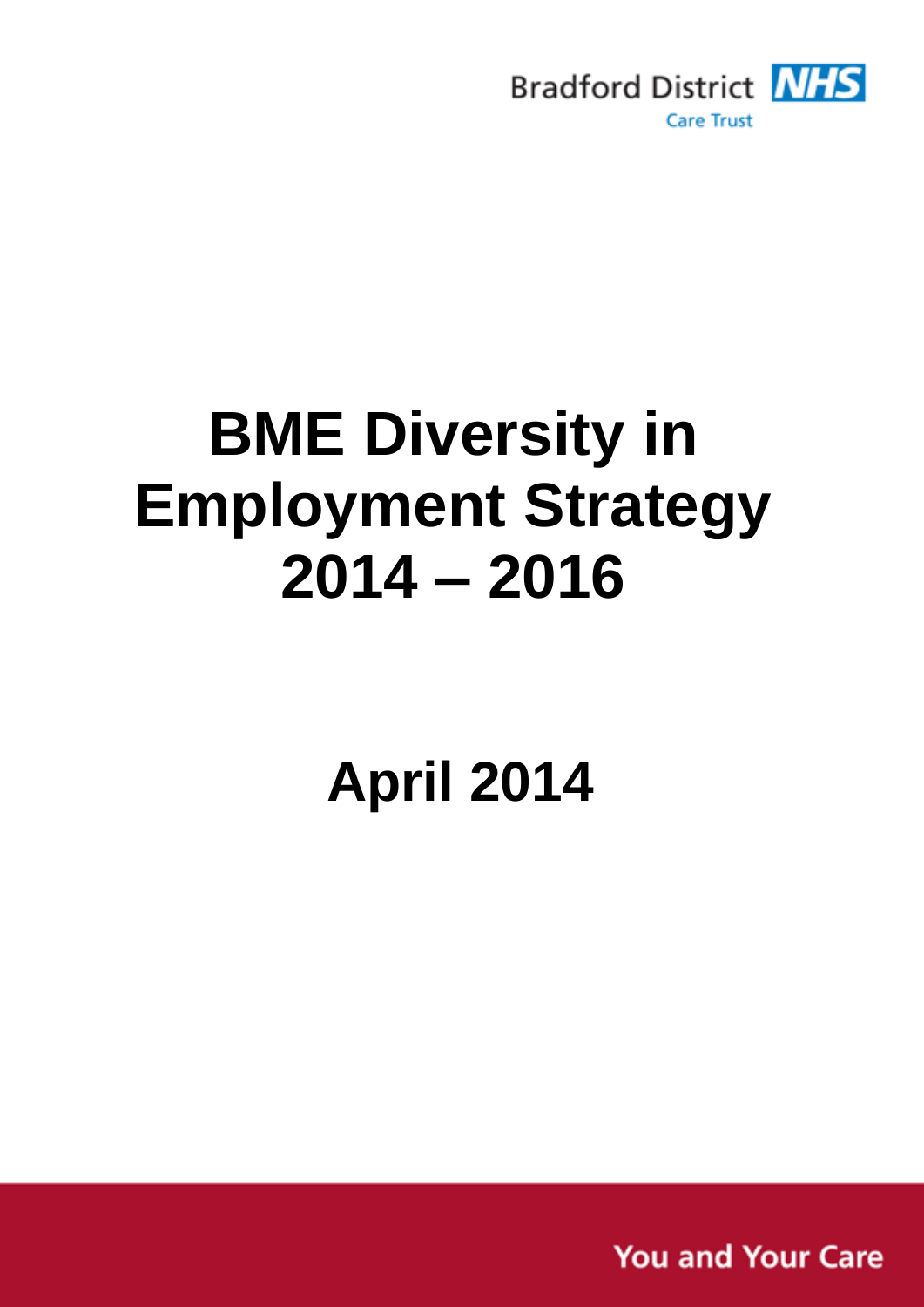### **Contents**

| <b>Section</b> | <b>Title</b>                                                               | Page no.       |
|----------------|----------------------------------------------------------------------------|----------------|
|                | <b>Chief Executive Foreword</b>                                            |                |
| 1              | Background and context                                                     | 3              |
| $\overline{2}$ | Proposal: Vision and Strategy for<br>Diversity in Employment               | 5              |
| 3              | <b>Assurances</b>                                                          | 6              |
| $\overline{4}$ | <b>Financial Implications</b>                                              | 6              |
| 5              | <b>Risk Implications</b>                                                   | 6              |
| 6              | <b>Communication and Engagement</b>                                        | $\overline{7}$ |
| $\overline{7}$ | <b>Monitoring and Review</b>                                               | 7              |
| 8              | <b>Timescales and Milestones</b>                                           | 8              |
| 9              | <b>Conclusion and Recommendations</b>                                      | 8              |
| Appendix A     | <b>Charts</b>                                                              | 9              |
| Appendix B     | Recommendations from the Innov8<br><b>Career Development Study</b>         | 12             |
| Appendix C     | <b>Key Objectives</b>                                                      | 13             |
| Appendix D     | What is Sponsorship and what makes<br><b>Sponsors Critical to Success?</b> | 15             |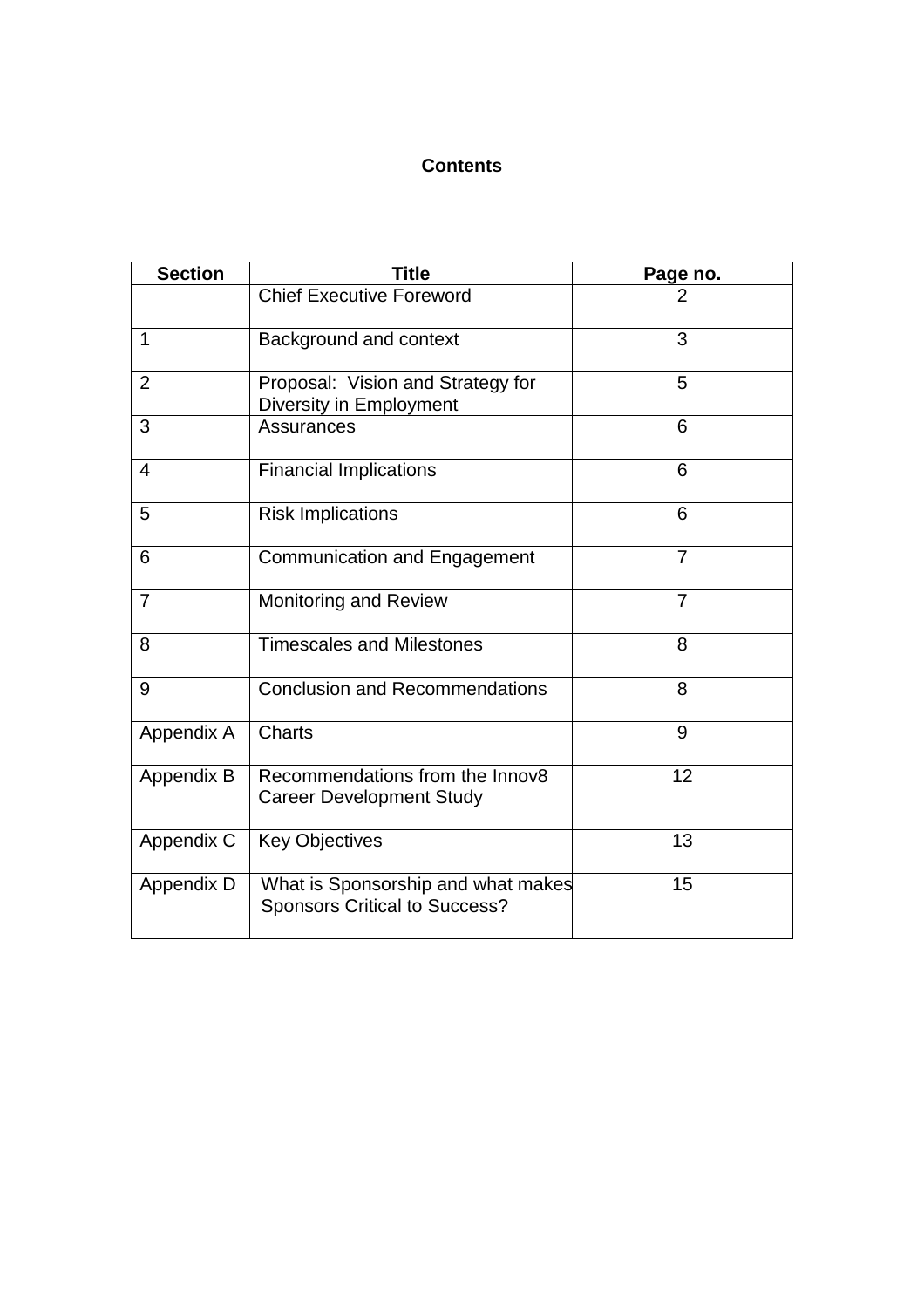#### **Chief Executive Foreword: BME Diversity in Employment Strategy**

*The Trust recognises the importance of the workforce reflecting the communities we serve and the many benefits this provides. In fact there is a compelling case that a diverse and representative workforce will enable the Trust to fully:*

- *Maximise input from all staff*
- *Attract the best to work for us*
- *Improve the quality of direct care*
- *Widen our knowledge and thinking*
- *Remain trusted, credible and appropriate*
- *Better meet the needs of all our communities*



*The area the Trust serves is culturally diverse with 32.7% of the population coming from a BME background. This is in contrast to 18.2% of BDCT staff coming from that background. The picture is revealing when considered by level and ethnicity within the Trust where 41.2% of BME employees hold band 1-4 positions compared to 34.3% of their white counterparts. At more senior levels (Band 6 and above) 28.9% of BME employees hold roles compared to 42.3% of their white colleagues despite comparative levels of knowledge, skill, experience and ambition –this cannot be right. It is a pattern repeated generally throughout the NHS. This suggests that there are barriers to progression experienced by BME staff – a suggestion confirmed by a piece of Trust commissioned research which identified the nature and cause of some of the barriers to career progression for BME staff within the Trust.*

*The development of this strategy was driven not just by the results of this research but also by a conviction from the Board that a diverse workforce is key to our success in delivering culturally sensitive services that meet the needs of our communities.*

*It has been clear over recent years that real progress in the representation of BME employees across the Trust will not become a reality without a positive action plan and effective concerted effort by all key parties. A real step change is now required.*

*This strategy proposes an ambitious set of goals and targets which will require the support of staff, staff networks and team leaders throughout the organisation. It focuses on actions to ensure the reflection of BME communities specifically within the workforce; however the intention would be to create a diverse workforce reflective of all currently underrepresented groups. Progress to achieving this will be incremental and will build on learning from the work to create a more ethnically diverse workforce.* 

*The Trust will of course also continue to invest as it always has done in supporting training and career development opportunities for the whole workforce. The objectives within this strategy however offer a positive action programme aimed at ensuring BME staff are able to compete on a level playing field for promotion with their white colleagues by addressing some of the current disadvantages and barriers to progression identified through the research.*

*I am really excited by the opportunity to make a real difference that this strategy provides. I hope that you will all join with me in doing everything possible in your area of influence to make the vision of a reflective workforce a reality in line with our fundamental values of embracing and celebrating difference.* 

*If you have ideas and thoughts you would like to contribute I would be delighted as always to hear them.*

*Simon Large Chief Executive*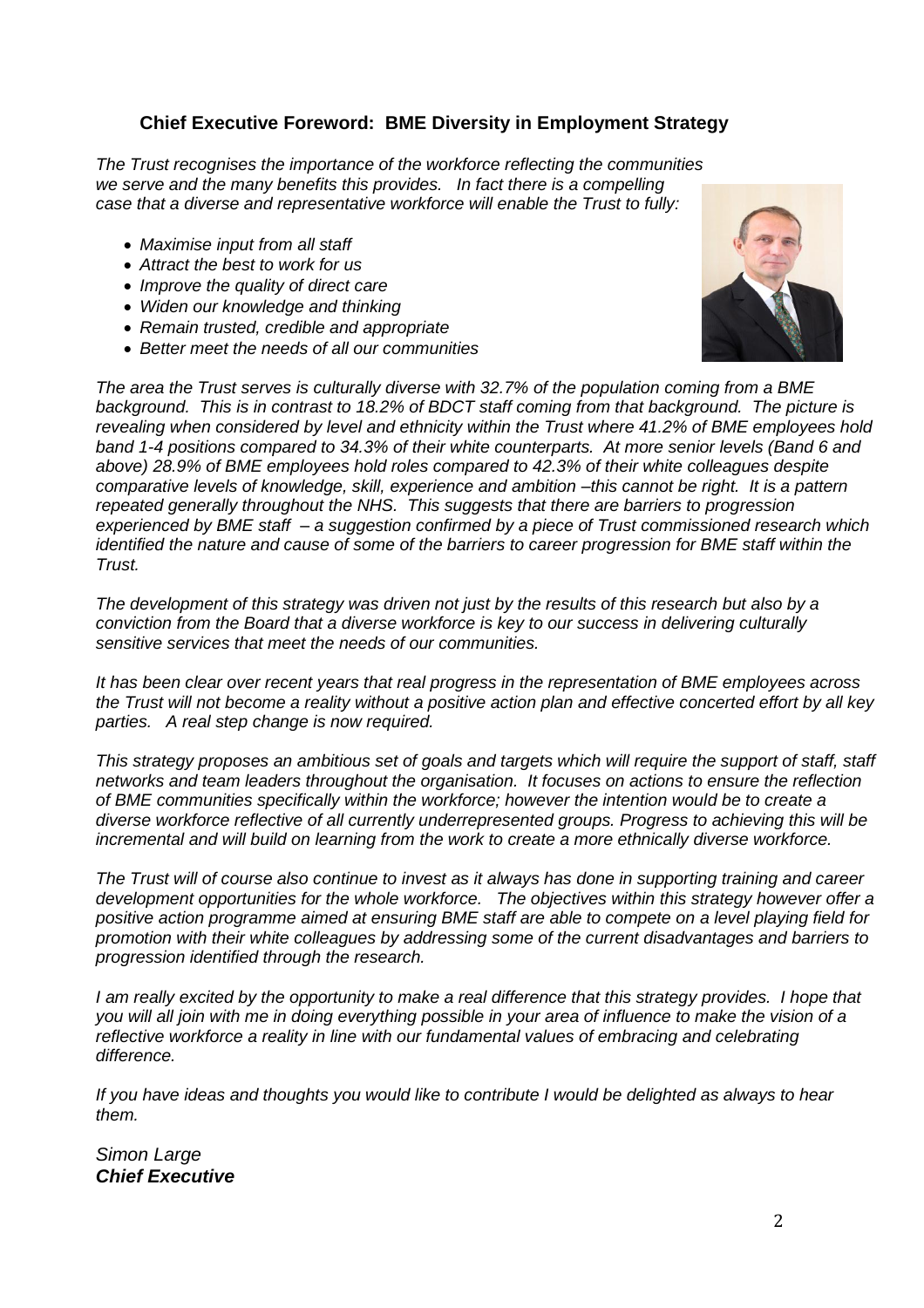#### **Bradford District Care Trust**

#### **BME Diversity in Employment Strategy 2014 – 2016**

#### **April 2014**

#### **1. BACKGROUND AND CONTEXT**

The purpose of this paper is to set out the BME Diversity in Employment Strategy for Bradford District Care Trust including the focus areas for the coming two years. A more inclusive diverse workforce is a key objective within the Workforce Strategy, which was approved by the Board in July 2013; this paper supports the achievement of that objective.

Historically, the Bradford health economy has had a reputation for being proactive in progressing diversity in employment and has gained a national reputation for this work. The national NHS Positively Diverse initiative and materials were developed by the Trust in the 1990s. It is acknowledged however that the organisation now needs to review its approach to achieving a diverse workforce particularly as the workforce profile is still some way from reflecting the populations served.

Over the last six months there has been a concerted effort to progress the BME diversity in employment agenda. This has included workshops with both the Board, Executive Team and the wider leadership team across the Trust and a review of the Diversity and Inclusion (D&I) team structure. In addition a piece of externally funded research was undertaken aimed at understanding the barriers to BME staff progression into senior leadership roles. .These actions have resulted in a heightened awareness of the issues that support a diverse workforce as well as those that act as barriers to career progression.

It is acknowledged that the diversity and inclusion agenda is far wider than BME issues, however, there is clear evidence to show that this area is a significant challenge for the Trust. Given that not everything can be delivered at once there will be an initial focus on BME staff, though consideration will be given to how this agenda can be expanded to all aspects of diversity and inclusion; particularly once clear impact results have been seen in this area.

This strategy is set within the context of the Trust's vision, overall strategic aims and objectives, which drive the workforce development objectives, a key element of which is achieving diversity in employment. This is also integral to the core values of the organisation, which guide the way services are provided and how our employees are managed and expected to perform.

The Trust recognises the importance of the workforce reflecting the communities served and the two-way benefits this provides. The area the Trust serves is culturally diverse with 32.7% of the population coming from a BME background. This is in contrast to 18.2% of the BDCT employee population coming from that background (see Appendix A, Chart 1; and Chart 2 which details the make-up of the Board)

The picture becomes starker when reviewed by level and ethnicity within the Trust (see Appendix A, Chart 3 and Chart 4). When reviewing the BME employee population as a whole, 41.2% of BME employees hold band 1-4 positions compared to 34.3% of their white counterparts. This is more balanced at band 5 where 20.14% of BME employees are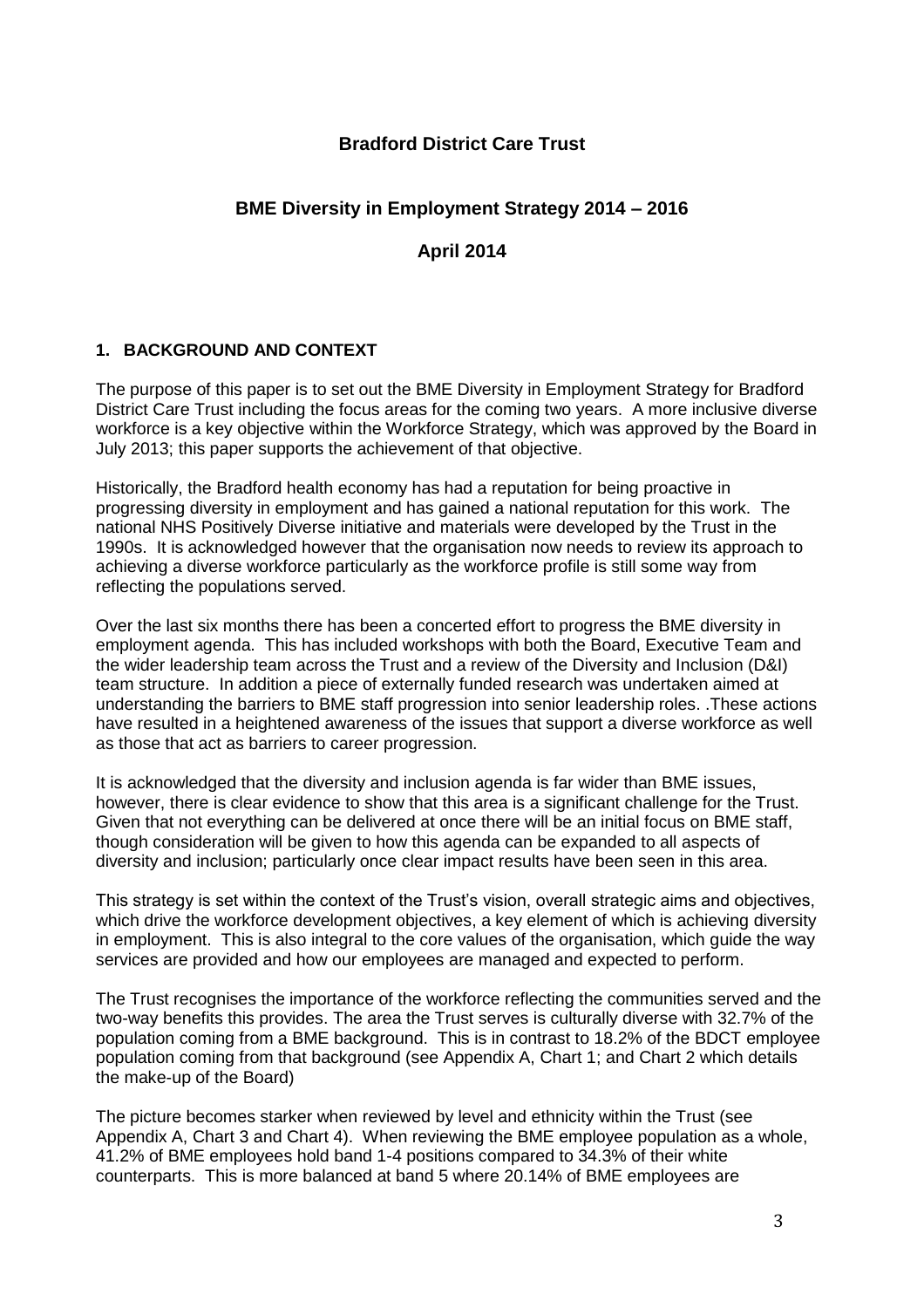represented versus 21.09% of white colleagues. At bands 6 and above 28.9% of BME employees hold roles compared to 42.3% of their white colleagues. This suggests that there are barriers to progression when progressing from band 5 and through each level thereafter.

Responding to the above, the Trust commissioned research last year to identify why BME employees are not progressing into more senior positions and their views of development within the organisation. That review found that:

- 35% of BME staff were not happy with their career progression over the last 5 years (versus 12% White staff)
- Of those offered opportunities, more BME respondents were accessing career development (81% versus 71%)
- 54% of White respondents had been offered career development in the last two years (versus 31% BME)
- 49% of BME respondents would like to study for further qualifications (versus 34% White)
- More white than BME respondents felt their annual appraisal with their line manager was successful in helping them to identify a plan for their professional development and career progression.

The review showed that BME employees do have career aspirations and are accessing training and development where this is offered, however, their aspirations do not seem to be resulting in promotions or job moves. The report concluded with 50 specific recommendations which have subsequently been honed down to seven key areas that would respond to the findings (see Appendix B). Although these recommendations are not specifically mentioned throughout this paper they add extra context to and complement the objectives outlined within this paper and will be integrated and included in future progress and impact updates. Many of the innov8 recommendations are already being progressed.

Finally, the recently released 2013 national staff survey results show that compared to similar organisations the Trust is:

- Worse than average in staff having equality and diversity training in the last 12 months (worst 20%)
- Below average for staff believing the Trust provides equal opportunities in career progression and promotion
- Below average for staff experiencing discrimination in the last 12 months

The Trust has committed to delivering a step change in BME staff development and representation. Recent example was the targeting of BME staff to ensure participation in the Exciting Futures Leadership development programme, as a consequence of which over 50% of the 15 participants in the last cohort were from a BME background. Since their graduation in July 2013 three participants have been promoted, two were from a BME background. This is a prime example of how an appropriate focus on this agenda can have a positive impact in a relatively short space of time.

In addition, the Trust works closely with the Cellar project and Job Centre Plus to help support individuals from a BME background secure employment within the Trust.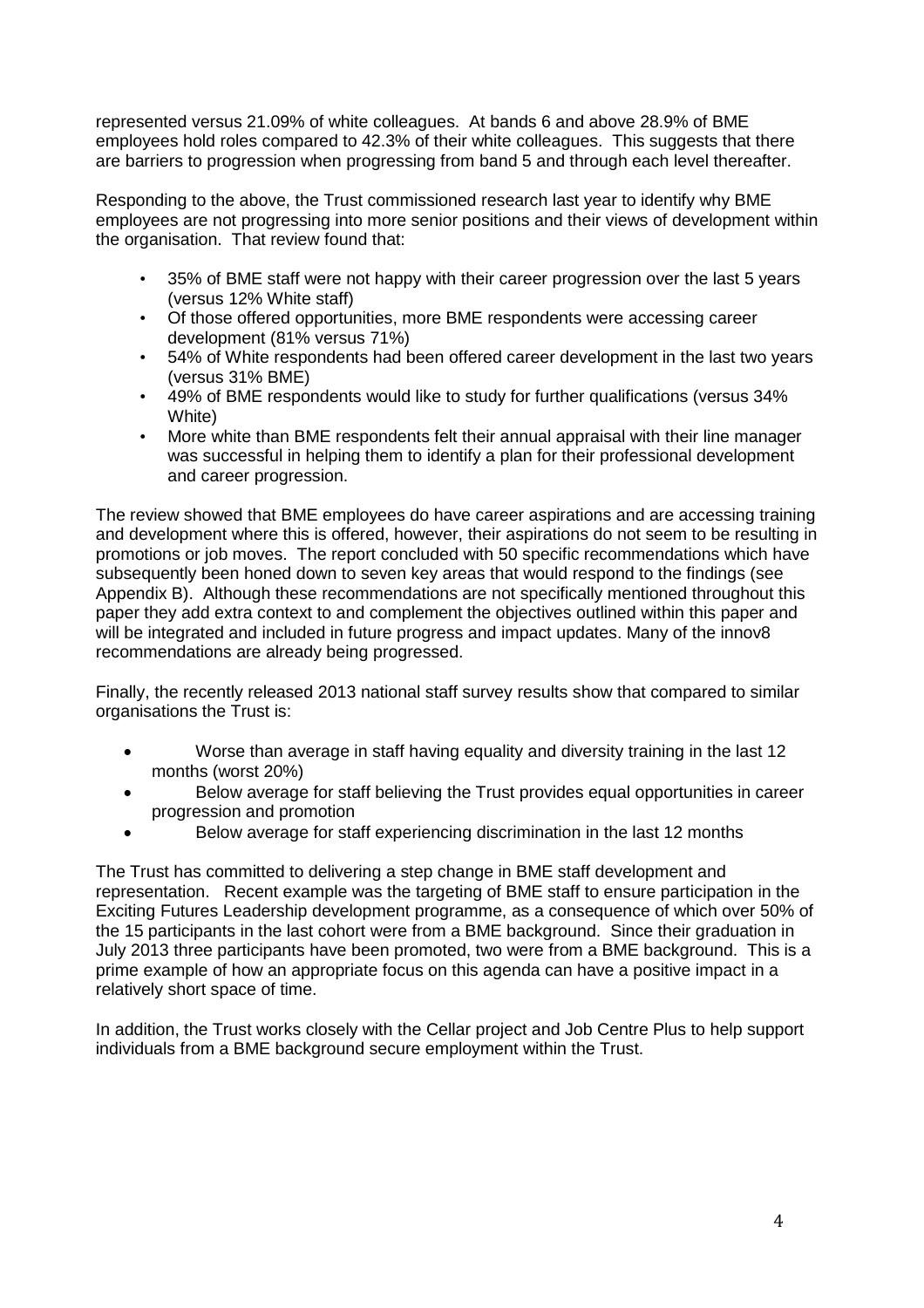#### **2. PROPOSAL: VISION AND STRATEGY FOR DIVERSITY IN EMPLOYMENT**

Through a number of discussions with the wider leadership team, the proposed vision of the BME Diversity in Employment strategy is to:

#### **'Create an environment where our workforce, at all levels, is representative of the community we serve'**

This is important to the Trust for a number of reasons, including:

- Potentially difficult to recruit and retain BME people with valuable skills and competencies if not visible to all in the local community
- The Trust is a core part of the community, understanding local issues better will support the Trust in serving the community more effectively
- Increasing our reputation as a good, inclusive employer is important in attracting and retaining diverse talent
- Building confidence in the perceptions of both the community and employees about the Trust is critical for a sustainable future
- Ability to create effective Partnerships, both commercial and in other areas, is far greater if we are an integral part of, and, effectively understand the local community
- Ability to tap into 'lived' experiences of our staff and harness knowledge and experiences that can positively influence the service to the local communities

The above vision supports the Workforce Strategy key objective, agreed In July 2013 which seeks to:

#### *'enable the Trust to benefit from a diverse workforce which reflects the population it serves, by providing equality of opportunity'*

To deliver the above vision a small number of key objectives are proposed, some focused on positive action initiatives aimed at ensuring a step change in the development and promotion of BME employees within the Trust. The associated measures will be targeted, output focused with clear indicators of success to enable demonstration of their impact. These will be reviewed regularly and updates reported to the Board on a quarterly basis.

#### **The key objectives are:**

- Create aspirational targets on the representation of BME staff at all levels monitor regularly and communicate progress internally and externally
- Create targeted development interventions for Band 5/6 employees
- Implement cultural competency training for leaders across the Trust
- Create an effective, senior led sponsorship programme piloting with a small number of people before further roll-out (Appendix D)
- Review the impact of the BME Network and ensure it is structured in a way to support delivery of the Trust's vision
- Create and implement an effective plan to increase the representation of BME Governors
- Create a communications plan both internally and externally that sets out why diversity in employment is important to the Trust and outlining the key proposals to ensure understanding, commitment and ownership at all levels
- Create visible board level commitment to the strategy by appointing a NED Champion

Appendix C provides further detail for each of the proposed objectives.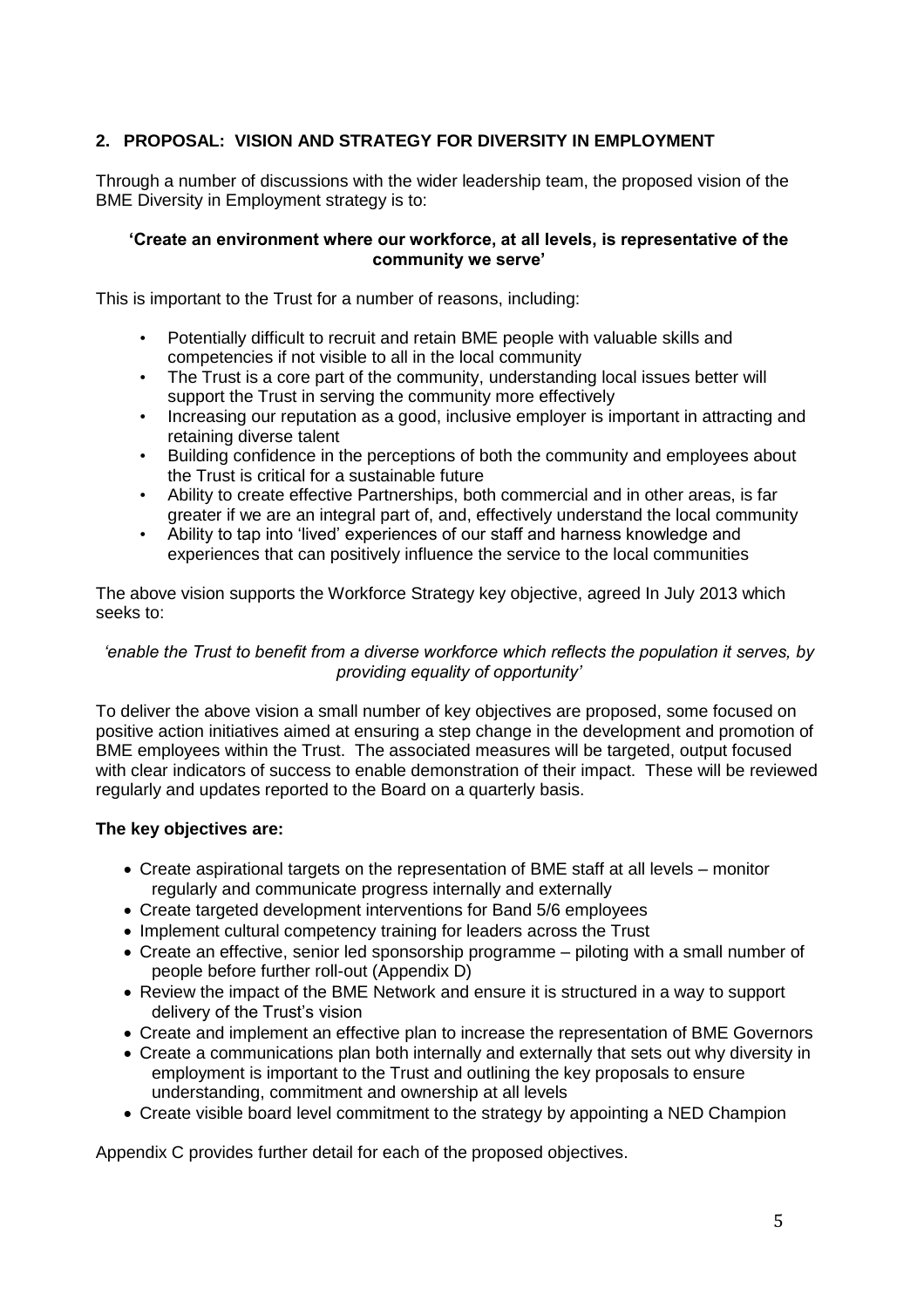#### **3. ASSURANCES**

The Workforce Strategy already has a well-articulated set of measures to enable assessment of its impact. To review the impact of the BME Diversity in Employment Strategy a set of key performance indicators will be created and reported to the Board and other leaders on a regular basis to ensure traction is made and any areas of slow progress can be reviewed and addressed in a timely manner.

The indicators will be created from the above key objectives and will include both quantative and qualitative data. This will include:

- Representation of BME governors in the Council of Governors
- Representation of BME employees at each level and changes since the last reporting period
- Percentage of team leaders trained in cultural competence
- Profile and update of how the sponsorship relationships are progressing and impact on individual development and career progression
- Shift in the profile of the workforce by locality linked to profile of the local population (work will be undertaken to explore the possibility of reviewing the workforce profile against the community profiles in localities. Census data is not currently available at this level
- Representation of BME staff in development programmes
- Position of BME employees in the Talent map
- Personal stories of the impact some of the key objectives have had on individual employees
- Employee survey / pulse survey data available by BME breakdown demonstrating a positive shift in the perceptions of BME staff against low scoring areas particularly in relation to development and progression.

#### **4. FINANCIAL IMPLICATIONS**

The work programme that will flow from this strategy and captured within the key objectives, will be absorbed within existing resources for the majority of the work. Financial support is being sought from Health Education Yorkshire and the Humber for the development of the Band 5/6 leadership programme. A review of priorities and timescales will be undertaken in the event that such support is not available as part of developing the action plan.

#### **5. RISK IMPLICATIONS**

There are risks to the Trust in not taking action to address the current under representation of BME staff in the workforce. Page 3 highlights some of the key reasons why progression of this agenda is important to the organisation and provides an indication of what is at stake if action is not taken. The risks inherent in implementation link predominantly to any perceptions in the wider workforce that implementing positive action targeted at BME staff is detrimental to their development and progression. How the strategy and actions are communicated and how effectively team leaders and staff are engaged will be crucial in mitigating this risk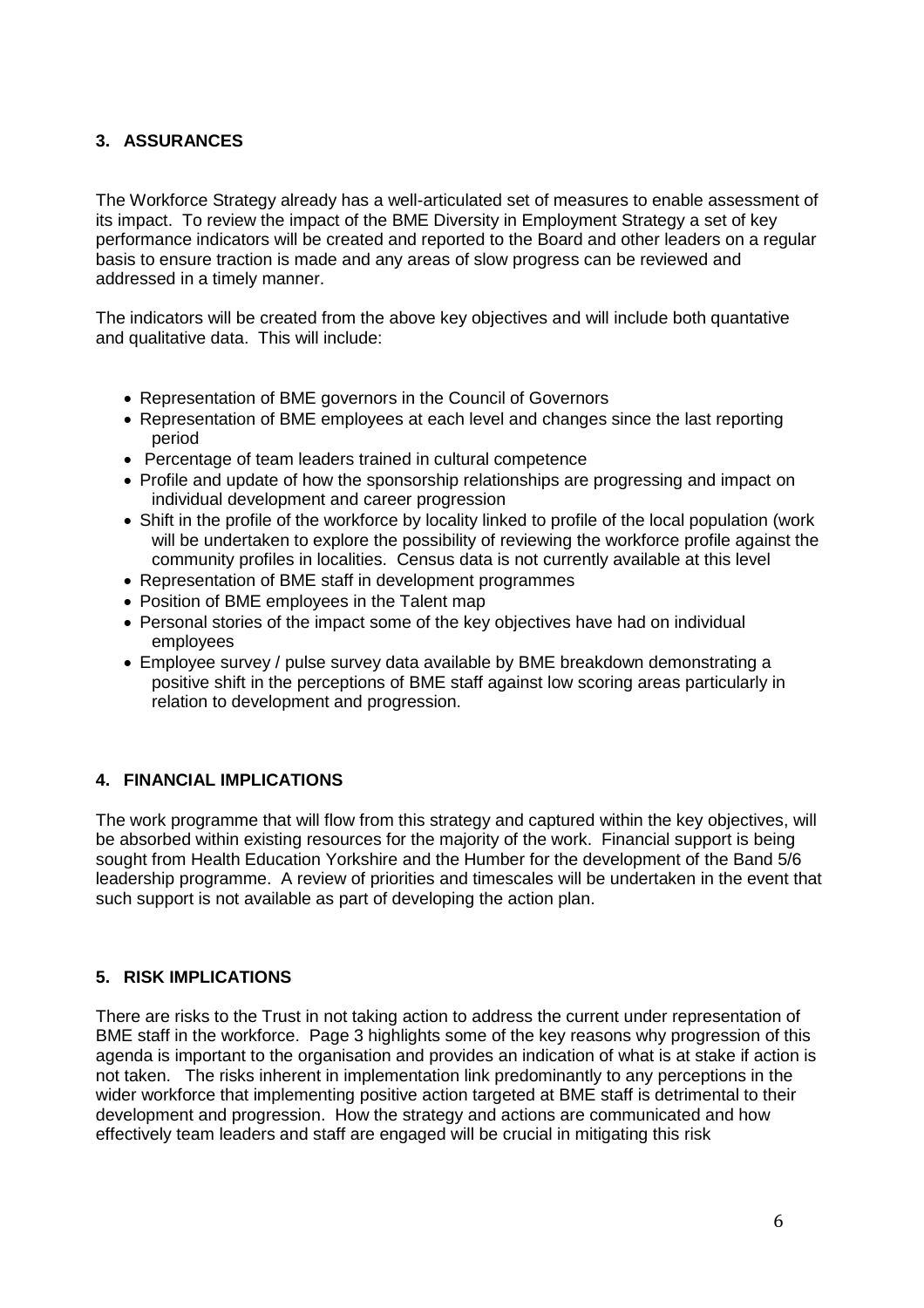| Effective<br>communication<br>and engagement<br>strategy and plan |
|-------------------------------------------------------------------|
|                                                                   |

#### **6. COMMUNICATION AND ENGAGEMENT**

A critical success factor is the effective communication of this strategy and key objectives both within the Trust and externally to the wider community.

To do this, the HR function will work closely with the communications team to create a communications plan to span the life of this strategy and to clearly articulate:

- Why this is an important area for the Trust (the case for change)
- Why the senior leadership team are fully supportive and driving this
- What the overarching vision is and the benefit to the Trust once achieved
- Proposed actions
- How progress will be measured
- The role of the line manager in delivering the strategy
- What is in the plan and what employees can expect to see
- How people can get involved
- What has been done to date and how we are building on that for future success

The communications plan will be reviewed on a regular basis and will integrate messages into other stories and communications streams where possible. The communications plan will start with the findings from the Innov8 research as part of the springboard for change.

#### **7. MONITORING AND REVIEW**

Given the Trust's visible commitment to this agenda and the focus to drive change, an appropriate governance structure is crucial to ensure strategy delivery stays on-track and is visible to all within the Trust.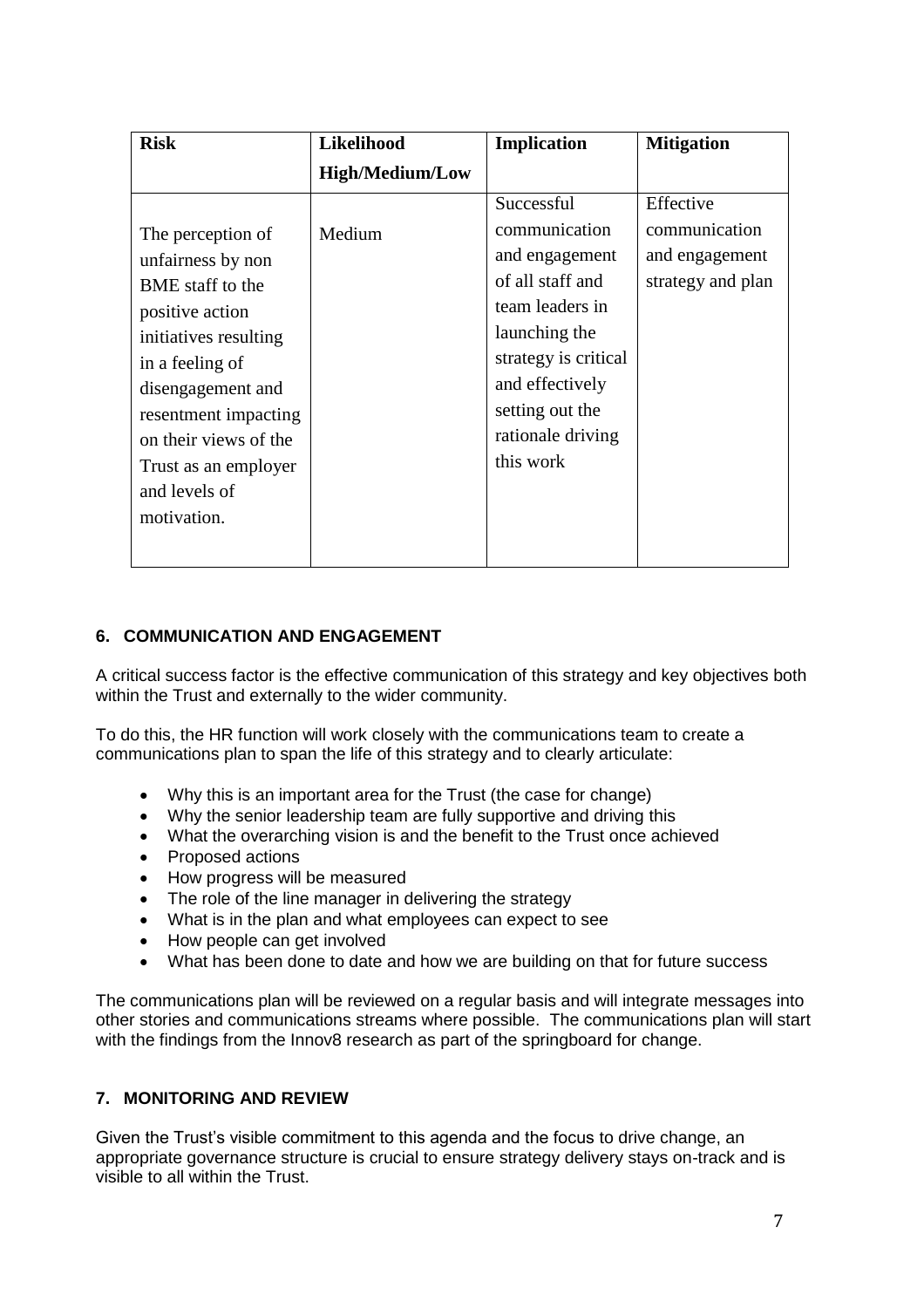There are a number of ways the Trust will respond to the above. The board commitment to the agenda will become more visible by appointing a 'NED Champion'. Although it will remain the commitment and responsibility of all leaders to ensure the strategy is delivered the 'champion' will be the visible leader pushing this agenda forward along with the EMT members. The Director of Human Resources and Organisation Development will be the director accountable for the implementation of this strategy.

The Workforce Transformational Steering Group (WTSG), chaired by the Director of Human Resources and Organisation Development, will have a key role in ensuring that an action plan is in place setting out key milestones and responsibilities to meet each of the objectives and that there are specific indicators linked to each objective to enable successful measurement. The action plan and indicators will be expanded to include the areas set out for action in the Innov8 research report.

Progress will be reported by the WTSG to the Executive Management Team three times a year with a six monthly progress report to the Board .and quarterly performance information on the ethnic profile of the workforce at Trust wide and pay band level.

#### **8. TIMESCALES AND MILESTONES**

As indicated in the section above, following approval of this strategy by the Board a detailed action plan will be developed along a two year timeline setting out key milestones, responsible leads and deliverables linked to each of the objectives. This will be mapped to ensure any interdependencies are identified and that the phasing does not place undue pressure on services in the light of other development programmes occurring during this time period.

#### **9. CONCLUSION AND RECOMMENDATIONS**

The BME Diversity in Employment Strategy is focused on building on the foundation created by the Workforce Strategy agreed by the Board in July 2013. Delivery of the strategy is highly dependent on all Board members and senior leaders supporting the vision and playing their part to achieve the key objectives.

It has been clear over recent years that real progress in the representation of BME employees across the Trust will not become a reality without a positive action plan and effective concerted effort by all key parties.

This strategy focuses on reflecting BME communities specifically within the workforce; the intention would be to create a diverse workforce reflective of all currently underrepresented groups, progress to achieving this will be incremental and will build on learning from the work to create a more ethnically diverse workforce.

#### **The Board is asked to:**

- Approve the vision and strategy to achieve a more ethnically diverse workforce
- Agree the key objectives that will support achievement of the vision as set out on page 3 with a view to receiving a report on progress in 6 months' time
- Agree the proposals for measuring and monitoring performance as set out on pages 3 and 4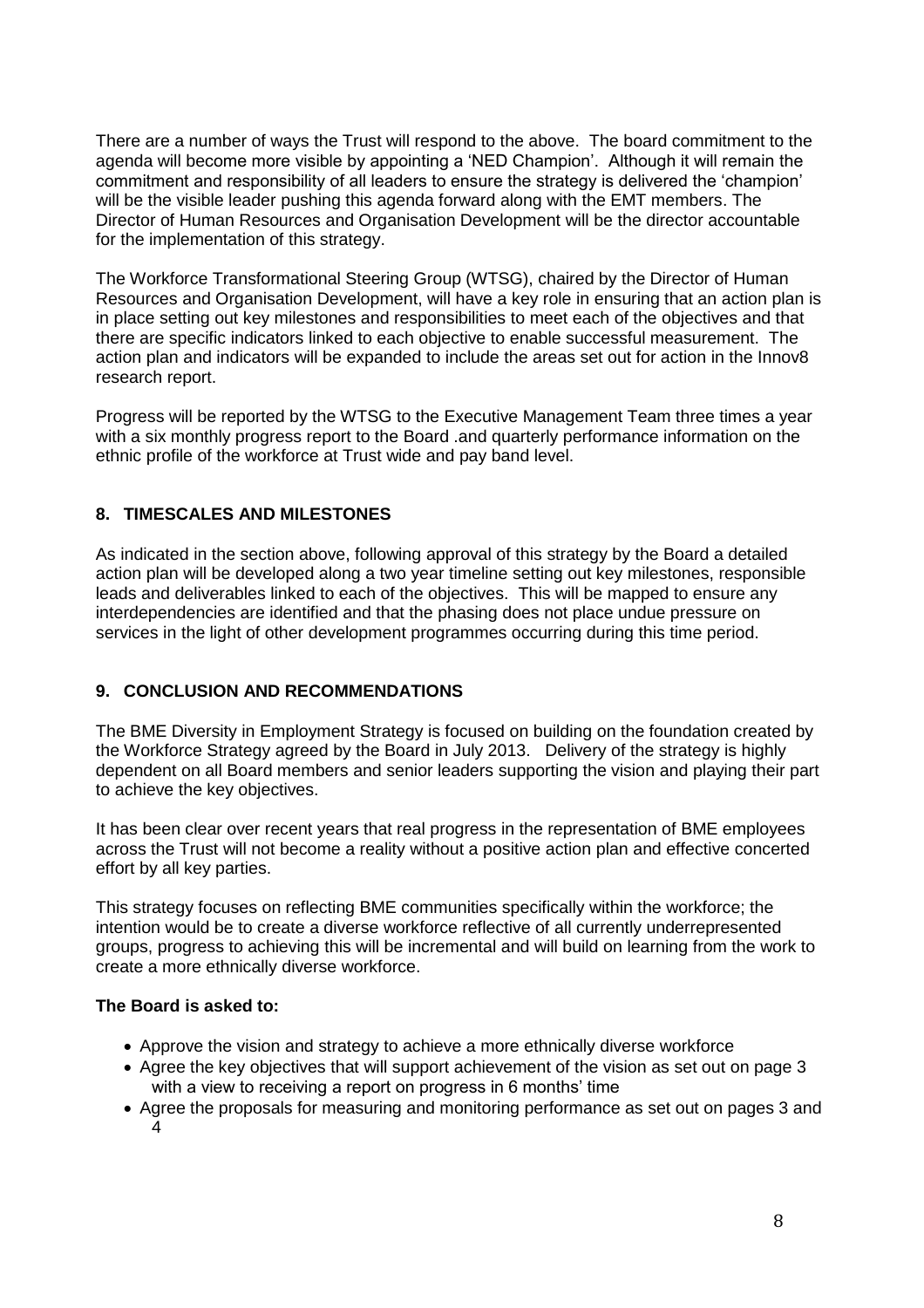#### **APPENDIX A**

#### **Chart 1**



**2011 Census BDCT Trust**

|                   | White  | <b>Other / Unrecorded</b> | <b>BME</b> |
|-------------------|--------|---------------------------|------------|
| 2011 Census       | 63.86% | 3.57%                     | 32.66%     |
| <b>BDCT Trust</b> | 77.4%  | 4.4%                      | 18.2%      |

#### **Chart 2**

|                                       | White  | <b>Other / Unrecorded</b> | <b>BME</b> |
|---------------------------------------|--------|---------------------------|------------|
| <b>Executive Directors</b>            | 80.00% | 20.00%                    | $0.00\%$   |
| <b>Non-Executive Directors</b> 57.13% |        | 28.58%                    | 14.29%     |
|                                       |        |                           |            |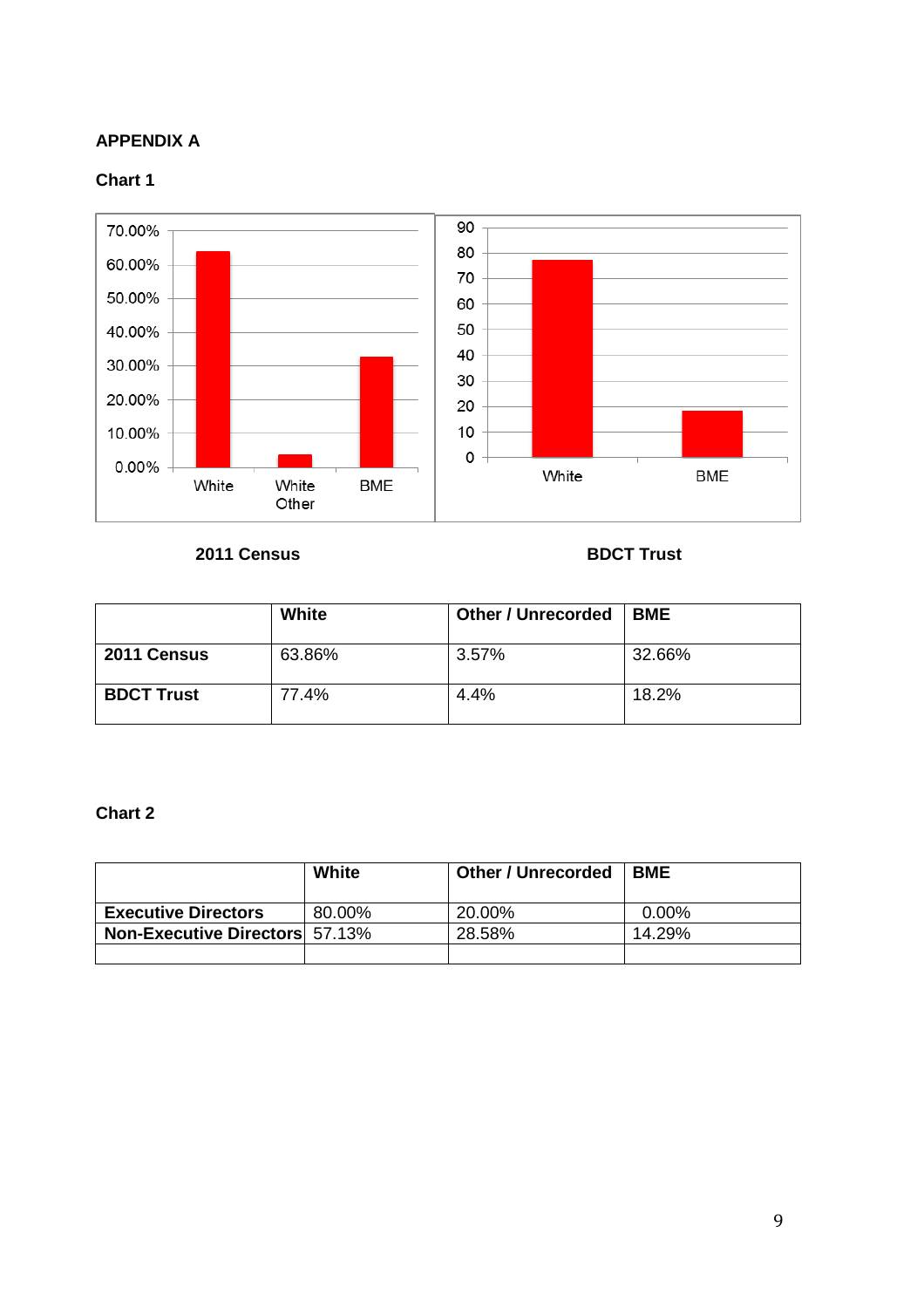



**BME Staff by Band White Staff by Band**

|             | <b>BME</b>    |        |             | White         |
|-------------|---------------|--------|-------------|---------------|
| <b>Band</b> | <b>Number</b> | ℅      | <b>Band</b> | <b>Number</b> |
| band 1      | 17            | 2.98%  | band 1      | 94            |
| band 2      | 88            | 15.41% | band 2      | 233           |
| band 3      | 90            | 15.76% | band 3      | 251           |
| band 4      | 40            | 7.01%  | band 4      | 185           |
| band 5      | 115           | 20.14% | band 5      | 469           |
| band 6      | 113           | 19.79% | band 6      | 553           |
| band 7      | 32            | 5.60%  | band 7      | 247           |
| band 8a     | 15            | 2.63%  | band 8a     | 86            |
| band 8b     | 1             | 0.18%  | band 8b     | 31            |
| band 8c     | 2             | 0.35%  | band 8c     | 12            |
| band 8d     | 2             | 0.35%  | band 8d     | 12            |
| Medical &   |               |        | Medical &   |               |
| Dental      | 56            | 9.81%  | Dental      | 51            |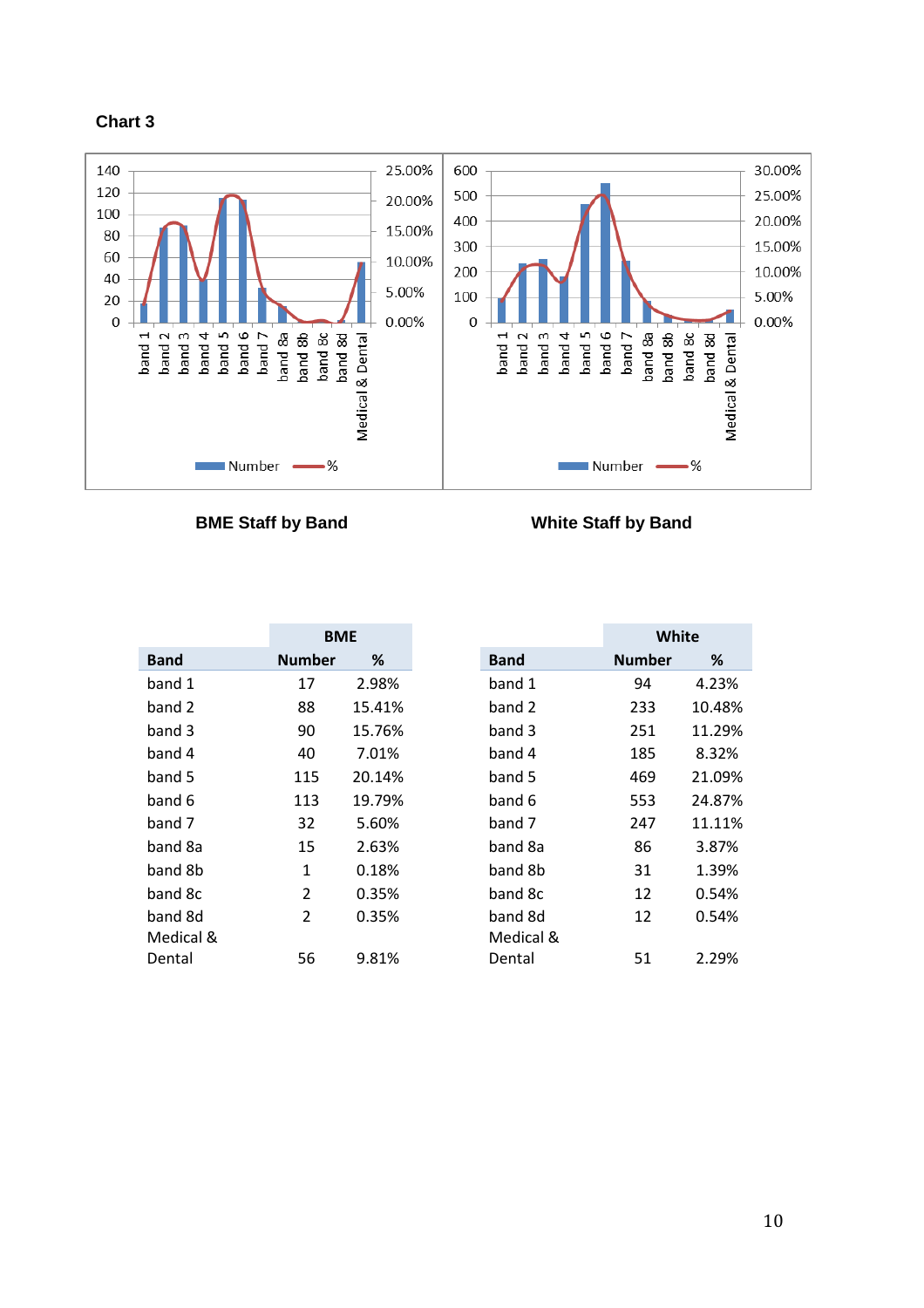#### **Chart 4**



|             | <b>BME</b>     |        | White         |        |
|-------------|----------------|--------|---------------|--------|
| <b>Band</b> | <b>Number</b>  | ℅      | <b>Number</b> | ℅      |
| band 1      | 17             | 15.32% | 94            | 84.68% |
| band 2      | 88             | 27.41% | 233           | 72.59% |
| band 3      | 90             | 26.39% | 251           | 73.61% |
| band 4      | 40             | 17.78% | 185           | 82.22% |
| band 5      | 115            | 19.69% | 469           | 80.31% |
| band 6      | 113            | 16.97% | 553           | 83.03% |
| band 7      | 32             | 11.47% | 247           | 88.53% |
| band 8a     | 15             | 14.85% | 86            | 85.15% |
| band 8b     | 1              | 3.13%  | 31            | 96.88% |
| band 8c     | 2              | 14.29% | 12            | 85.71% |
| band 8d     | $\overline{2}$ | 14.29% | 12            | 85.71% |
| Medical &   |                |        |               |        |
| Dental      | 56             | 52.34% | 51            | 47.66% |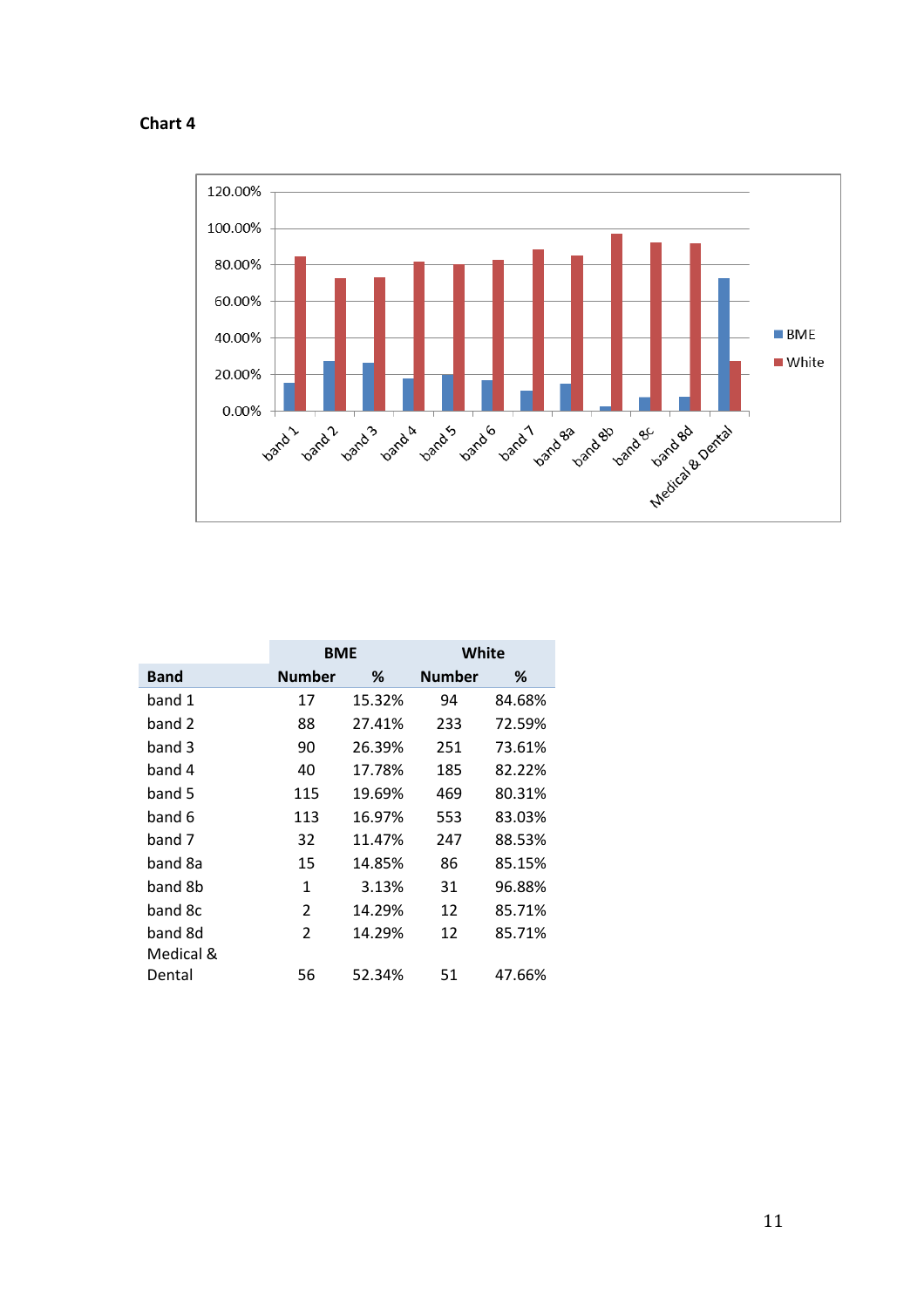#### **APPENDIX B**

#### **Recommendations from the Innov8 Career Development Study**

The report concluded with 50 specific recommendations sub divided into themes. A further review of the recommendations was taken by the Trust's Innov8 group taking into account the aims and objectives of the Innov8 Charter, the development and promotion of the Different Leaders booklet and DVD that was launched in July 2013, this concluded seven key recommendations that would respond to the findings. These are identified as follows:

- 1. To develop and implement a bespoke leadership and management programme for staff in bands 1 to 4. The programme will help the Trust spot and nurture talented individuals and equip staff with the skills and attitudes required to help them manage their own careers
- 2. To develop the Trust's mentoring and coaching capacity by training up new mentors and train a further cohort of coaches to ILM level 5
- 3. To refresh and re promote the career development workshops, clearly setting out what the Trust will do to support the careers of staff and what staff will be expected to take personal responsibility for. The workshops will draw on the development roadmap from the Different Leaders brochure
- 4. To refresh and target the recruitment and selection training incorporating values based recruitment and relevant findings from the Innov8 study.
- 5. To ensure the Trust's corporate induction refers to the Innov8 study and the Trust's commitment to developing a more diverse organisation that better reflects the population it serves.
- 6. To ensure the new appraisal process links specifically to the talent map. Appraisal training and guidance to set out the role of managers in spotting and nurturing talent and how best to sign post junior staff who have the talent and ambition to move into more senior roles.
- 7. To explore opportunities for positive action when undertaking middle management recruitment.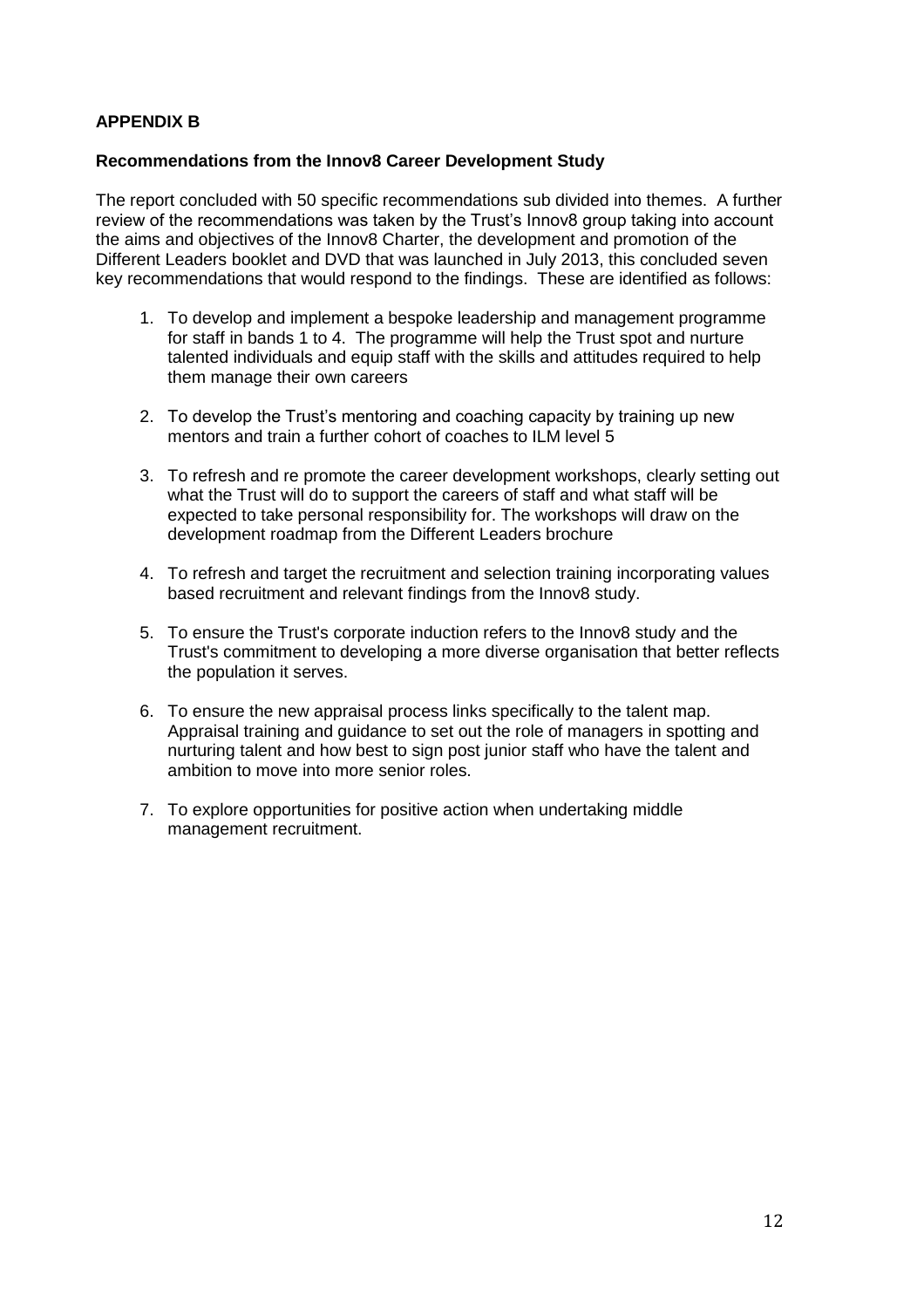#### **APPENDIX C**

#### **Key Objectives**

#### **Create aspirational targets on the representation of BME staff at all levels – monitor regularly and communicate externally**

As the vision articulates, the aspiration of the Trust is to create an environment where the workforce, at all levels is representative of the communities it serves. The reference to creation of an environment recognises that there is work to do to further develop a culture that embraces and actively promotes diversity at every level and how this links to our core values as a Trust and supports our drive to ensure successful outcomes for those we serve. To ensure that the Trust delivers against the vision, aspirational targets will be created that will enable effective measurement and focus throughout the coming years with incremental targets for each year linked to the different pay bands.

It is recognised that the Trust, in common with many similar organisations, has struggled to alter its workforce profile in the past to any significant extent despite best intentions and actions implemented to date, as such these new targets will be challenging and require a level of innovation and risk taking to achieve. Work will take place to develop these targets linked to a full review of vacancies and labour turnover so that the targets are stretching but achievable.

#### **Create a targeted programme for Band 5/6 employees**

A significant degree of focus has already been placed on the development of BME employees across a number of levels and this is a clear element of the Workforce Strategy. The Trust created the ground breaking 'Exciting Futures' Programme which encouraged and nurtured leadership talent at every level of the organisation and the Innov8 research into BME staff progression was driven by a region wide Charter focused on creating a more diverse senior leadership profile by implementing a number of actions to understand and address the barriers to progression within the Trust.

The proposed programme will provide a range of elements which will address some of the barriers identified through the research including networking, how to self-promote and increase self-belief. This will be created and available to Band 5/6 employees and will complement the leadership and management training created for bands  $1 - 4$  as articulated in the Innov8 research recommendations.

#### **Implement cultural competency training for leaders across the Trust**

Leaders at all levels are key to creating a culture in the workplace that embraces diversity, recognising its benefits and challenging any behaviour that is not congruent with the Trust's values around inclusivity whether experienced by staff or those we serve.

Given the cultural demographics of the Trust and the aspiration to reflect the communities in which we serve across all levels an increased awareness of cultural differences is critical to realise those aspirations. Leaders at all levels within the Trust will complete cultural competency training which will have a focus on cultural considerations throughout all elements of employment to support the recruitment, retention and progression of BME employees.

The training will be developed as a stand-alone course and embedded into existing leadership training programmes, where possible, to ensure time away for staff from their role is kept to a minimum.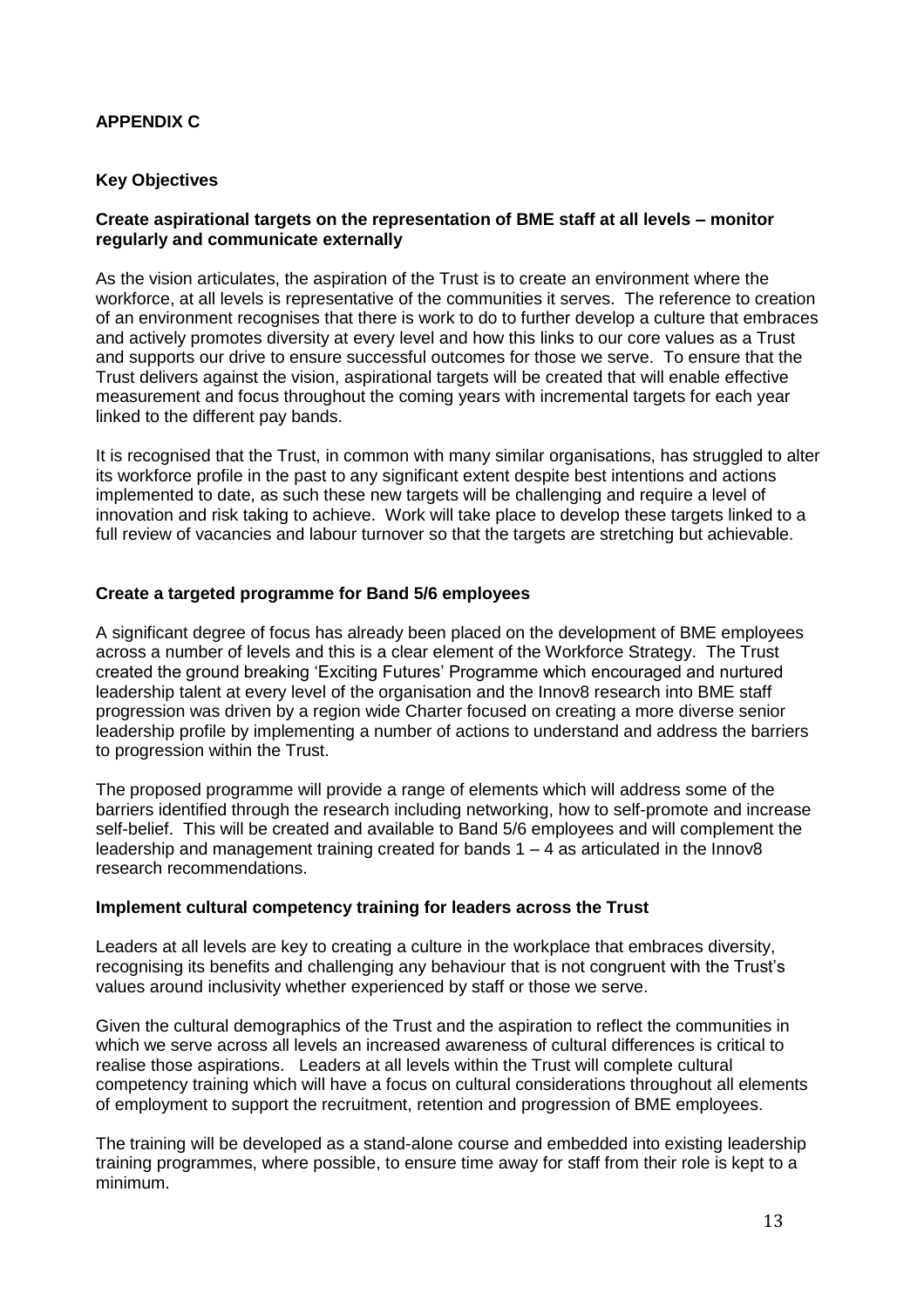#### **Create an effective sponsorship programme – piloting with a small number of people before further rollout**

Much research has been conducted over recent years regarding the importance of sponsorship for individual's career (see Appendix C). The research concludes that having an effective sponsor has a significant impact on promotion rates and is more impactful than traditional mentoring.

The Trust will create a sponsorship pilot programme aimed at the Band 7/8a population. This population will create a sponsorship relationship with an Executive Committee Member (guidelines and support will be created by HR). The initial pilot will be aimed at 8 BME employees at Band 7/8a who have a good+ performance rating and have the potential for promotion in the coming 2/3 years.

The pilot will be monitored on a regular basis with updates coming directly to the board. This will then be reviewed for further rollout across the Trust at targeted levels.

#### **Review the impact of the BME Network and ensure it is structured in a way to support delivery of the Trust's vision**

The Trust has supported a BME network for a number of years however its role and contribution to enabling change and improvement across the organisation is not clear. Findings from the recent Innov8 research found that 49% of the BME Staff Network members never attended the meetings, with only 9% regularly attending. Given the positive action nature of this strategy the employee network will be a critical resource to support delivery over the coming years.

To do this, the network structure, composition and delivery plan will be reviewed to ensure it is aligned with the above focus areas and is an effective network for all employees who are interested in cultural and diversity issues. The network will be restructured in a way that ensures it also effectively represents the views of BME employees across the Trust and is seen as a 'critical friend' when rolling out this strategy.

#### **Create and implement an effective plan to increase the representation of BME Governors**

One of the key aspects of an NHS Foundation Trust is the opening up of opportunities for employees to be involved in the overall running of the Trust through becoming a member of the Council of Governors. This is a positive way of increasing the engagement of the current employee base as well as increasing engagement across the wider community.

To support the Trust in serving the diverse communities effectively, the membership of the Council of Governors would ideally also reflect the communities served.

The governor recruitment process has commenced with initial expressions of interest being sought from potential staff and public governors. Current expressions received reflect an ethnically diverse group. The Trust Secretary is providing some mentorship and encouragement to potential BME staff applicants.

Given the above the Trust will strive to promote and increase the representation of BME people within the Council of Governors.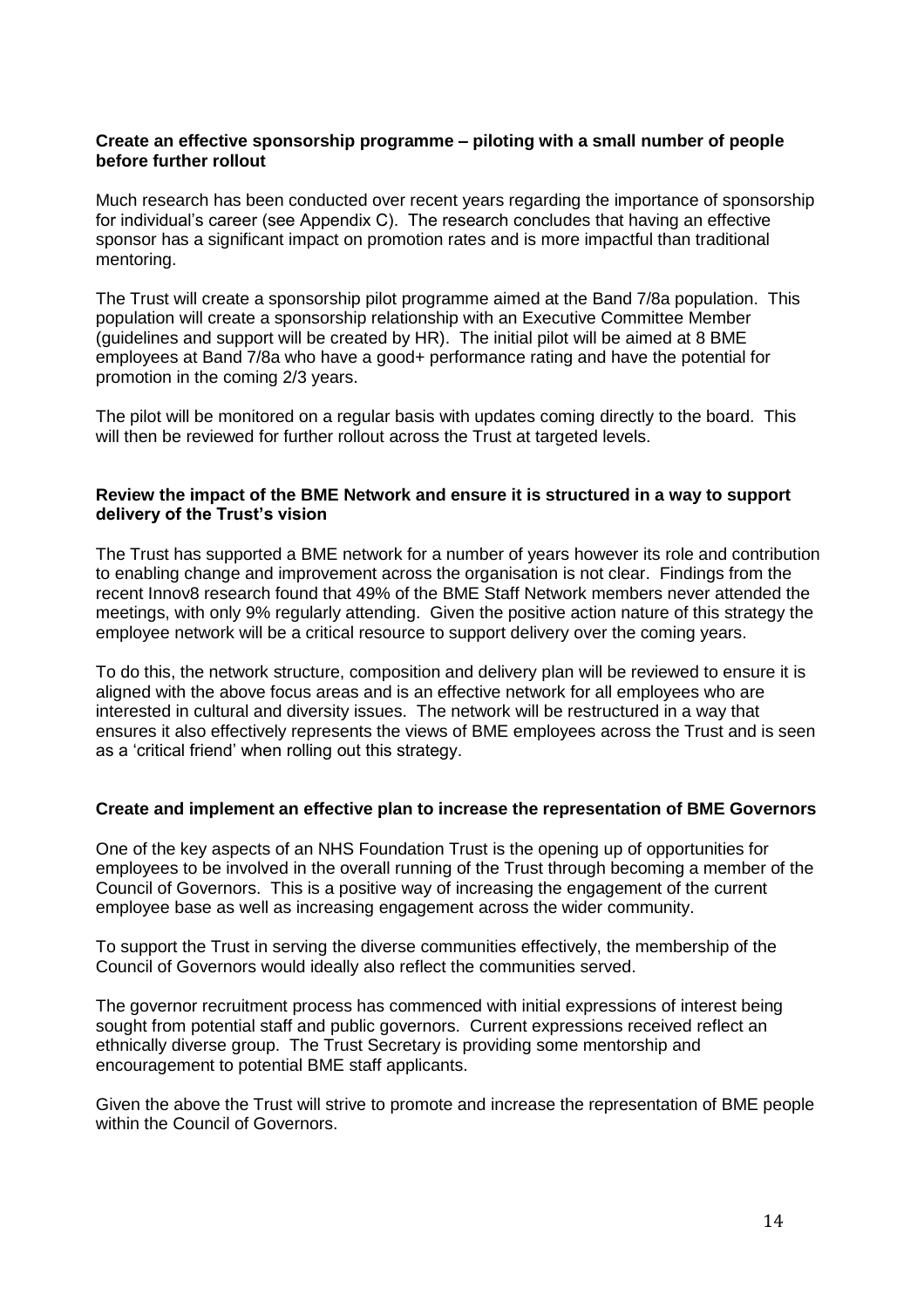#### **APPENDIX D**

#### **What is Sponsorship and what makes Sponsors Critical to Success?**

Sponsoring and mentoring are not to be mistaken as the same thing. While a leader can be both a mentor and a sponsor, the roles are distinct. Sponsorship can be easily defined as a focus on the future where the sponsor is directing and fuelling the relationship. Mentoring is predominately about being more effective in the current role and is driven by the mentee.

A sponsor is someone who will make their support of an individual highly visible and will be prepared to support their performance and put their neck on the line by taking calculated risks. In contrast, mentoring is where support and advice is given to someone without any risk to professional reputation.

In important ways, of course, effective sponsorship builds on effective mentoring. In classic forms of mentoring, a more experienced person acts as a role model and close adviser to a mentee or protégé. Done well, the work is involved, dynamic, personal—and effective. People who are mentored garner more promotions, higher salaries, and more career satisfaction and even report being less stressed than those who lack such guidance. Mentors, in turn, report gaining creativity, career rejuvenation, internal recognition, and feelings of fulfilment and pleasure from cultivating a future generation.

Sponsors indeed do a lot of what mentors do: they give career advice. They offer advice on how to improve the senior leaders perceptions of others. They enlarge perception of what individuals can do. But they do much more: they make people highly visible to leaders within the company. They connect employees to career opportunities. And when it comes to opening doors, they don't stop with one promotion: they'll continue until an individual has reached their potential. No mentoring relationship has that kind of power. People who have powerful allies and supporters from above advance in ways that their unsponsored peers do not. However, people from different minority groups have fewer sponsors than those whom come from the majority group.

In short, finding, cultivating, and consistently leveraging powerful alliances offers people from minority groups not just a career-advancement strategy, but an opportunity to practice, refine, and make their leadership potential visible.

Given that sponsorship requires the leader to take a number of calculated risks on the person they plan to support there are a number of considerations when deciding who the appropriate individual should be:

**Seek loyal, high-potential individuals.** Performance is the critical first deliverable. Not surprisingly, what marks an individual as "high potential" is typically their ability to deliver superior results consistently, no matter the challenges or circumstances. Loyalty is even more important, with 37% of male managers and 36% of female managers saying that this is the key attribute in a protégé.

**Avoid the mini-me syndrome.** The reason most multinational leadership is [predominantly](http://www.diversityinc.com/diversity-facts/wheres-the-diversity-in-fortune-500-ceos/)  [white and male](http://www.diversityinc.com/diversity-facts/wheres-the-diversity-in-fortune-500-ceos/) is that those in power tend to sponsor those who remind them of themselves or those with whom they have much in common. Sponsorship depends on trust, after all, and it is human nature to place our trust in people who share our ethnicity, our religious or cultural background, our educational experience, or our interests. Our research confirms this: When we asked sponsors how they chose their protégés, the majority — 58% of women, 54% of men owned up to choosing on the basis of comfort.